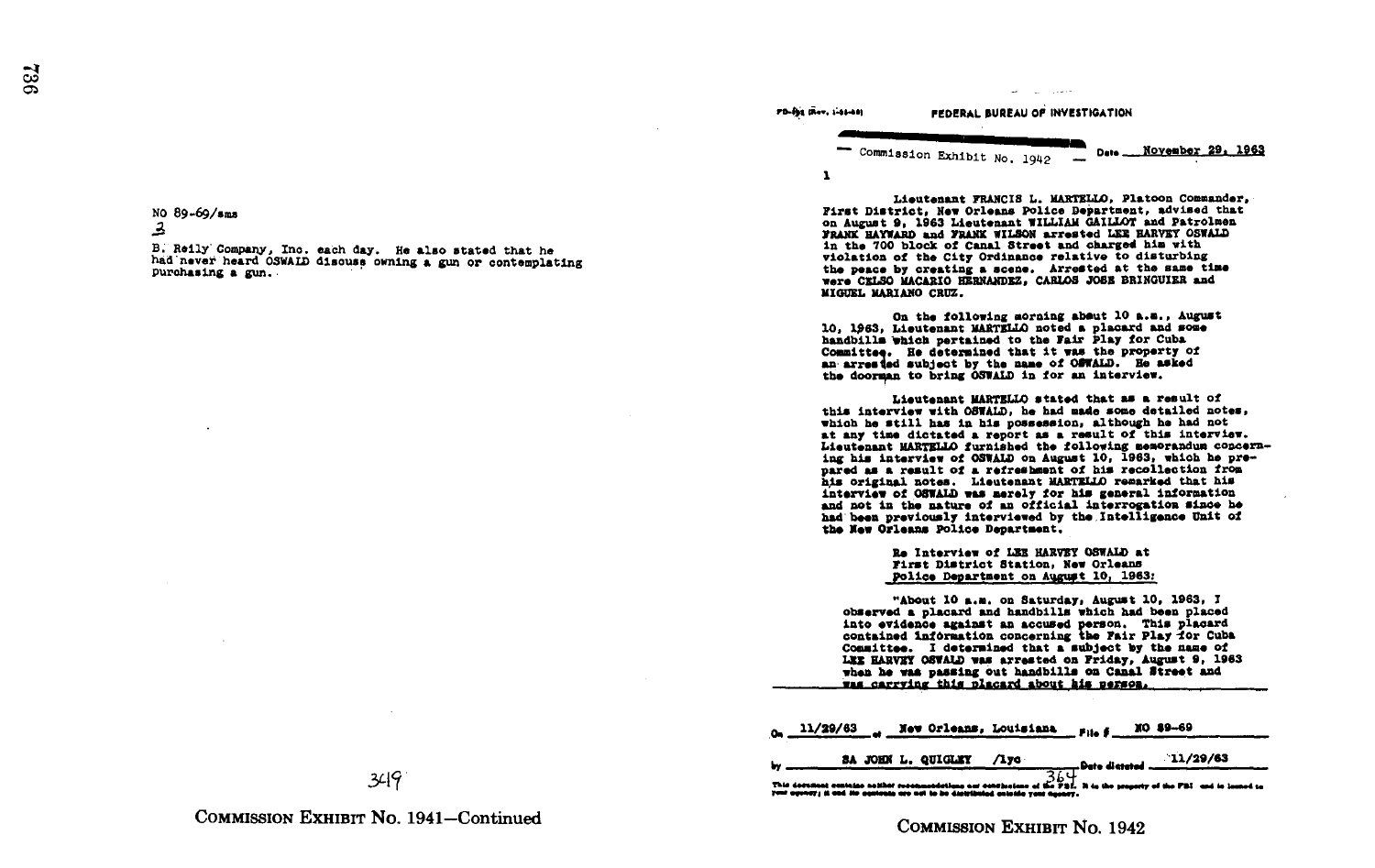# ~O 89-69

"Prior to being assigned to the First District, \*\*\* had worked with the Intelligence Unit for two years and since I was generally familiar with various groups and organizations that demonstrate or picket in the city,<br>I decided I would question this individual to see if I I decided I would question this individual to see if I<br>
in the notes of my interview reflect that OSWALD gave<br>
is date of birth as October 18, 1938 at New Orleans, and the seed of value and the of the value and the value<br> to ascertain if all interested parties had been notified .

The requested the doorman to bring LEE HARVEY OSWALD 1960 from Santa Ana, California. His wife's name was honorably discussive on July 1959 from Santa Ana, California. His wife's name was honorably discussed was not all th was to be us<br>time I revie was to be used as evidence into this room. At the same was to be used as evidence into this room. At the same<br>
the I reviewed the arrest record on OSWALD and determined<br>
that while he was distributing Fair Play for Cuba literature<br>
on the street, he became involved in a distur that while he was distributing Fair Play for Cuba literature

"When OSWALD was brought into the office, <sup>I</sup> intro- his father, ROBERT LEE OSWALD, being deceased . He told and I was in uniform at the time.

At this time OSWALD produced his wallet. Upon my re-<br>quest, he removed the papers and I examined them. He<br>West Elementary School in Fo I asked OSWALD if he had any Identification papers . At this time OSWALD produced his wallet. Upon my re-<br>quest, he removed the papers and I examined them. He<br>West Riementary School in Fort Worth, Texas. OSWALD told result in the second of miscellaneous cases are the community of the second in Fort Worth, Texas. OSWALD told<br>had in his wallet a number of miscellaneous papers, which is a second to be had moved to New Orleans from Fort W cards and identification items. Include the ones that the moved to Now Orleans from Fort Worth about four<br>Cards and identification items. The only ones that felt were of any significance were the following, which modes are months ago. I made note of:

- in the name of LEE HARVEY OSWALD:
- classification  $-4A$ .<br>(I do not know what draft board was registered
- with.)<br>"3. Card bearing name LEE HARVEY OSWALD reflecting he was a member of the Fair Play for Cuba<br>
Committee, address listed as 799 Broadway,<br>
New York 3, New York; telephone #ORegon 4-8295,<br>
New York 3, New York; telephone #ORegon 4-8295,<br>
New York 3, New York; telephone #OReg New York 3. New York: telephone #ORegon 4-8295, card Issued 5/28/63 .

#### 3L5

COMMISSION EXHIBIT No 1942-Continued

#### NO 89-69 3

- 
- "4. Card for the New Orleans Chapter of the Card for the New Orleans Chapter of the<br>Fair Play for Cuba Committee in name of LEE<br>Tinumu Cubile clump by a Bingli Chapt HARVEY OSWALD signed by A. J. RIDELL, Chapter President, issued June 6, 1963

Louisiana; that he served three years in the U.S. Marine<br>Corps and stated he was honorably discharged on July 17, MARINO PROSSA. a white female, age 21. OSWALD stated he age, and he had been residing at 4907 magazine st<br>th his wife and daughter for the past four months. on the street, he became involved in a disturbance with the street of the street in port work was and hat since 1959 he resided at 4709 Mercedes<br>CELSO MACARO HERNANDEZ, CARLOS JOSE BRINGUIER and MIGUEL street in Fort Worth Texas. OSWALD said his mother's name was MARGARET OSWALD, his father, ROBERT LEE OSWALD, being deceased. He told and the music massive to him as Lieutenant FRANCIS L. MARTELLO<br>and I was in uniform at the time.<br>and I was in uniform at the time. Only and JOHN OSWALD, Arlington, Texas, and JOHN OSWALD, Arlington, Texas, Benieu stated he lived somewhere on Exchange Place in New Orleans but could not remember the address, and that he had atten-<br>ded Beauregard Junior High School and Warren Easton High School, both in New Orleans, and that he attended Riegeala

"When questioned about the Fair Play for Cuba -1. Social Security Card bearing #433-54-3937 Committee, OSMALD stated that he had become a memoer for had been a memoer for he had become a filliated that he had become a filliated that he had become a filliated that he h three months. I asked how he had become affiliated he<br>with the Fair Play for Cuba Committee and he stated he<br>hence interested in the Committee in Log Angeles Committee, OSWALD stated that he had been a member for a. Selective Service draft card in the name of the name of the secame interested in that Committee in Los Angeles,<br>LEE HARVEY OSWALD bearing #41-114-395-32, LEE HARVEY OSWALD bearing #41-114-395-32,<br>LEE HARVEY OSWALD bearing #41-114-395-32,<br>classification - 44. the first became interested (Interested in the facts as to just how he first became interested (Interested (Intereste in the Fair Play for Cuba Committee while in the Marine do not know what draft board was registered in the Fair Play for Cuba Committee while in the Marine and the Marine of the Marine of the Marine of the Marine of the Marine of the Marine of the Marine of the Said he had . Th Card bearing name LEE HARVEY OSWALD reflecting the state of the Some Fair Play for Cuba Committee literature<br>he was a member of the Fair Play for Cuba and had a member of the Marine Corps and had gotten into some difficult

headquarters for Fair Play for Cuba Committee.<br>Card was signed by V. T. LEE. Executive Secretary:<br>Card was signed by V. T. LEE. Executive Secretary:<br> Card was signed by V. T. LEE, Executive Secretary;<br>
card issued 5/28/63. I asked him to identify the Now Orleans Chapter Card issued the Now Orleans Chapter<br>
card issued 5/28/63. and he stated there were 35. I asked him to identify<br>the members of the Fair Play for Cuba Committee in New<br>

#### 3 bb

COMMISSION EXHIBIT No. 1942-Continued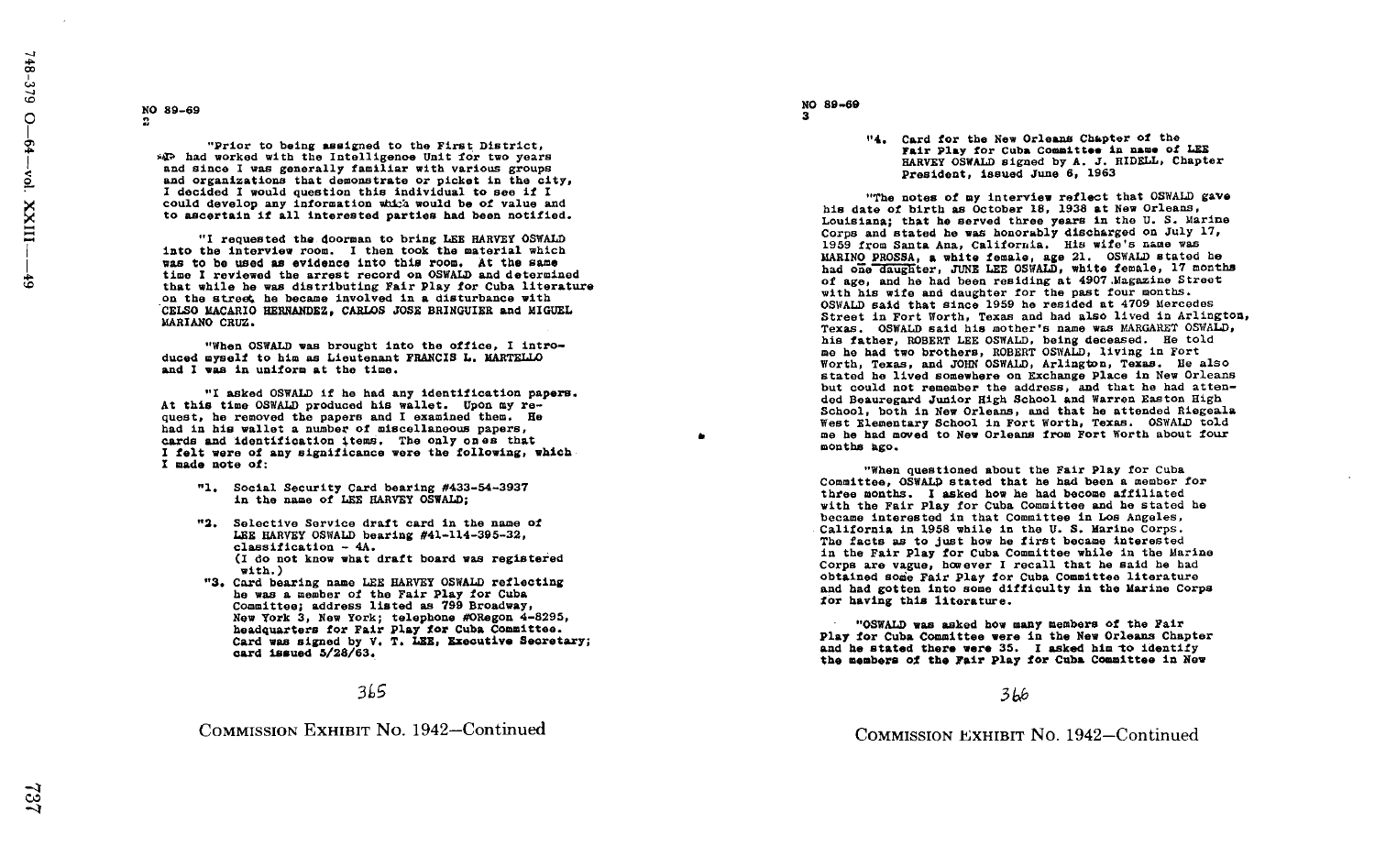#### NO 89-69 4

Orleans and he refused to give names of the members or any identifying data regarding them. OSWALD was asked why he refused and he said that this was a minority group holding unpopular views at this time and it would not be beneficial to them if he gave their names. OSWALD was asked approximately how many people attended meetings of the Now Orleans Chapter of the Fair Play for Cuba Committee and he said approximately five attended the meetings, which were held once <sup>a</sup> month . He was asked where and he said at various places in the city. He was asked specifically at what addresses or locations were the meetings hold and stated the meetings were held on Pine Street. He was asked at whose residence the meetings were held and he refused to give any further information. It should be noted at this further information . It should be noted at this time during prior investigation conducted, while <sup>I</sup> was a member of the Intelligence Unit, information was developed that Fair Play for Cuba Committee literature was found in the 1000 block of Pine Street, New Orleans, which was near the residence of Dr. LEONARD REISSMAN. a professor at Tulane University. This investigation was conducted by me.

"As I remember, Dr. REISSMAN was reported to be a member of the New Orleans Council of Peaceful Alternatives which is a \*ban the bomb' group recently established in the city and had conducted meetings and two or three demonstrations in the city. Knowing that Dr. REISSMAN was reportedly a member of the New Orleans Council of Peaceful Alternatives <sup>I</sup> thought there might be a tie between this organization and the Fair Play for Cuba Committee .

"When OSWALD stated that meetings of the Fair Play for Cuba Committee had been held on Pine Street, the name<br>of Dr. REISSMAN came to mind. I asked OSWALD if he knew Dr. REISSMAN or if he hald meetings at Dr. REISSMAN's Dr. REISSMAN or if he held meetings at Dr. REISSMAN's<br>house. OS3NAD did not give me a direct answer to this<br>question, however I gathered from the excession on his question, however I gathered from the expression on his face and what appeared to be an immediate nervous<br>reactions that there was possibly a connection between reactions that there was possibly a connection between<br>Dr. REISSMAN and OSWALD; this, however, is purely an<br>anouncetion on my own modi is however, this on which assumption on my own part and I have hothing on which to base this. I also asked OSWALD if he knew a Dr. to base this. I also asked OSWALD if he knew a Dr.<br>FORREST E. LA VIOLETTE, a professor at Tulane University.

#### 3 L-1

COMMISSION EXHIBIT No. 1942-Continued

#### NO 89-69

5

0

I asked him this question because I remembered that LA VIOLETTE allegedly had possession of Fair Play for Cuba literature during the year 1962. I cannot remember any further details about this nor do <sup>I</sup> have any-informztion that he is or was connected with the Fair Play for Cuba Committee in New Orleans. OSWALD became very evasive in his answers and would not divulge any information concerning the Fair Play for Cuba information concerning the Fair Play for Cuba<br>Committee, where the group met, or the identities<br>Committee, where of the members .

OSWALD was then asked what religion he<br>practiced and he stated he was a Lutheran and<br>he was a lutheran and also that he was presently unemployed but had worked at William B. Reily Coffee Company, New Orleans, about three months, working on heavy machinery and earned \$60 per week. He worked from May to July 17, 1963 at that company. He further stated that be worked for Jax Brewery approximately  $1\frac{1}{2}$  months ago.

"I asked him again about the members of the Fair Play for Cuba Committee in New Orleans and why the information was such a big secret; that<br>if had nothing to hide, hewould give me the informaif had nothing to hide, hewould give me the informa-<br>tion. OSWALD said one of the members of the Fair<br>The fair of the Members and members Play for Cuba Committee in New Orleans was named 'John' and that this individual went to Tulane University. He refused to give any more information concerning the Fair Play for Cuba Committee in Now Orleans .

"Since he did not appear to be particularly receptive at this time, the interview was concluded and he was returned to the cell block. Prior to entering the cell block, OSWALD was again allowed to use the telephone .

"Several hours later after OSWALD was interviewed by <sup>a</sup> Special Agent of the Federal Bureau of Investigation, <sup>a</sup> white female came to the station and identified herself as Mrs. Mokat, who stated she was a relative of the SSMALD and lived on France Street. She stated she wanted Mrs. MURAT, who stated she was a relative of<br>Mine Tauling Theory of the stated she want

368

COMMISSION EXHIBIT No. 1942-Continued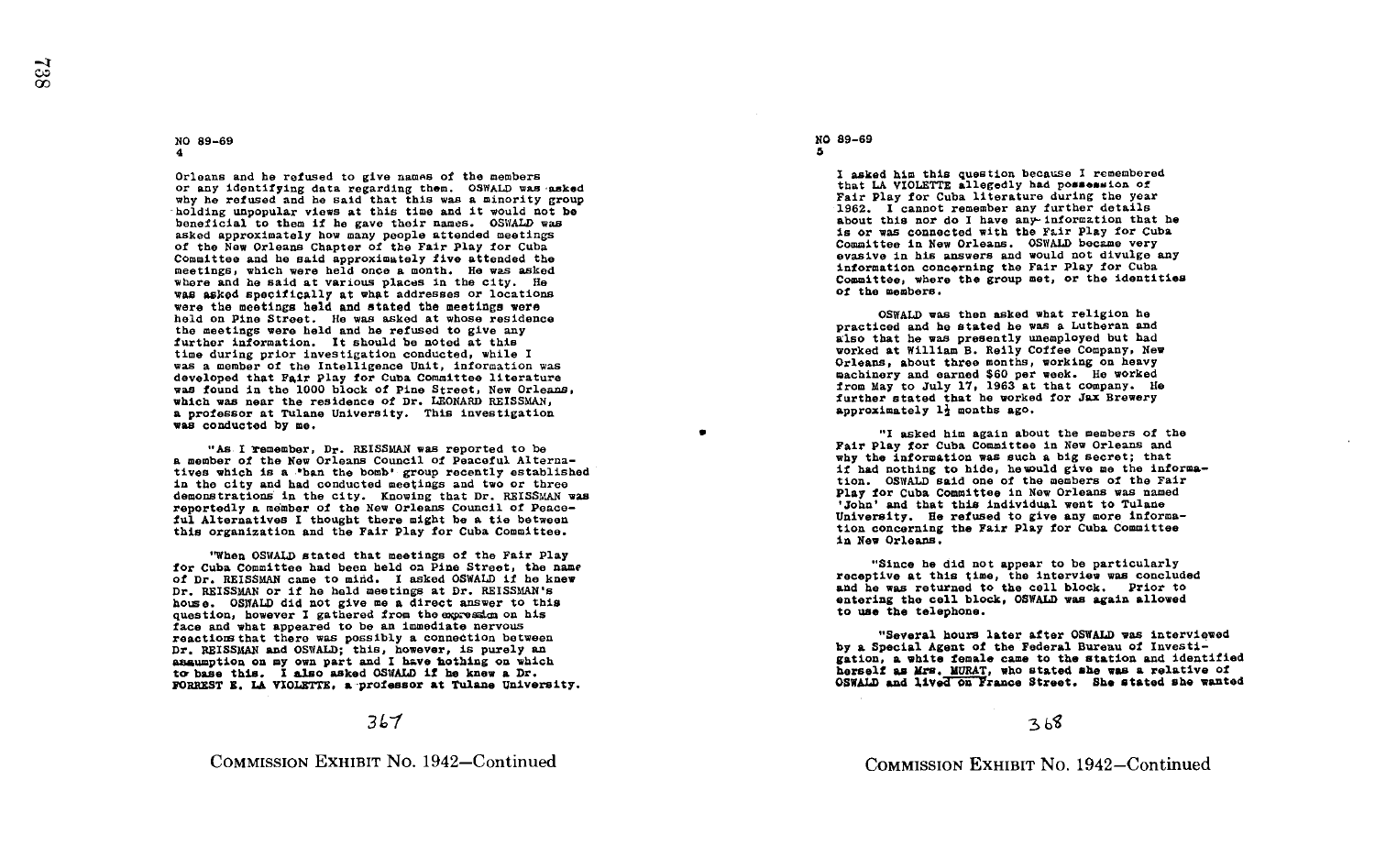NO 89-69 <sup>6</sup>

to know the charge against OSWALD and I told her, explaining to her the procedure whereby OSWALD could be released. She became very reluctant to become involved in the release of OSWALD as she stated since he was involved with the Fair Play for Cuba Committee, she did not want to got mixed up with it in any way. I spoke to her concerning OSWALD's background and she stated OSWALD had a hard time coming up insofar as his family life was concerned and she felt that this had a direct bearing on his actions and that he had gone to Russia and stayed over there for a few years ; he married while in Russia and came back to the United States with his wife. She stated OSWALD did not allow anything but Russian to be spoken in his home. She was asked why he did not allow English to be spoken and she related she had spoken to OSWALD's wife about this and she said this was his desire. She further stated she had asked OSWALD's wife if she liked America and the wife answered 'Yes <sup>I</sup> do' but said her husband (OSWALD) did not like America. I did not question her any further.

"After Mrs. MURAT left, I decided to further question OSWALD and had him again brought out of the cell to me. I then asked if he had given me all of the needed information about his background and he said he had. I asked him if he lived in Russia and he stated that somebody had told me this. He then he stated that somebody had told me this. He then<br>admitted he had lived in Russia for 22years, going there by "slow boat to Europe." I asked him how he got over there and he related he left Fort Worth, Texas, stayed in New Orleans a few days and then<br>took the "slow boat to Europe." He took a tour of took the "slow boat to Europe." He took a tour of<br>Europe and wound up in Russia. He lived in Moscow and Minsk, Russia and told me he lived there from October, 1959 to July, 1962. I asked him if his wife was Russian and he said yes. He said her true name was MARINO PROSSA and that it was an abreviation of her name, MARINO PROSSAKAYA; he said she was an alien M-1. I then asked him if he was a communist and he said he was not. I asked him if he was a socialist<br>and he said 'guilty.' We then spoke at length concern-<br>ing the philosophics of concerning socialism and impute ing the philosophies of communism, socialism and America . He said he was in full accord with the book, Dan Kapital,

# 3L~

COMMISSION EXHIBIT No. 1942-Continued

# NO 89-69 <sup>7</sup>

which book was written by KARL MARX. I know that this book condemns the American way of government in entirety . <sup>I</sup> asked him if he thought that the communist way of life was better than the American way of life and he replied there was not true communism in Russia . He said that Marx was a soeblibt and although communism is attributed to MARX, that MARX was not a communist but a socialist. He stated this was the reason he did not consider himself to be a communist . <sup>I</sup> asked him what his opinion was of the form of communism in Russia since he had lived there for two years and he replied 'It stunk.' He said they have 'fat stinking politicians over there just like we have over here' and that they do not follow the great concepts of KARL MARX, that the leaders have everything and the people are still poor and depressed. <sup>I</sup> asked OSWALD why he would not allow members of his family to learn English as this would be required to educate his children and communicate with people . He stated the reason why he did this was because he hated America and he did not want them to become 'Americanized' and that his plans were to go back to Russia. He stated he had already applied to the State Department for a visa to go back by using the excuse that his wife was a Russian . I asked him what he thought about President JOHN F. KENNEDY and NIKITA<br>KHRUSHCHEV. He said he thought they got along very<br>mell tegethem. I he sked him if he hed to place thought about President JOHN F. KENNEDY and NIKITA well together. I then asked him if he had to place allegiance or make a decision between Russia or America, which he would choose and he said 'I would place my allegiance at the foot of democracy.' I then asked him if he would consider himself a<br>latudent of the would's exploining that I wea 'student of the world', explaining that <sup>I</sup> meant by this a person who attempts to find a Utopia on<br>earth'and that he said he could be classified as<br>cush an individual X seked bin if he bed by such an individual. I asked him if he had any religious convictions and whether he believed in God since KARL MARX did not believe in God. I was trying to find out if he was an atheist. His answer to me was that he was christened as a Lutheran but that he has not followed any religion since youth.<br>I asked him if he was an agnostic and he said he could<br>he classified "as a Marxist in his beliefs." I spoke be classified 'as a Marxist in his beliefs.' I spoke<br>to him about the Fair Play for Cuba Committee again and

# <sup>a</sup>'j 0

COMMISSION EXHIBIT No. 1942-Continued